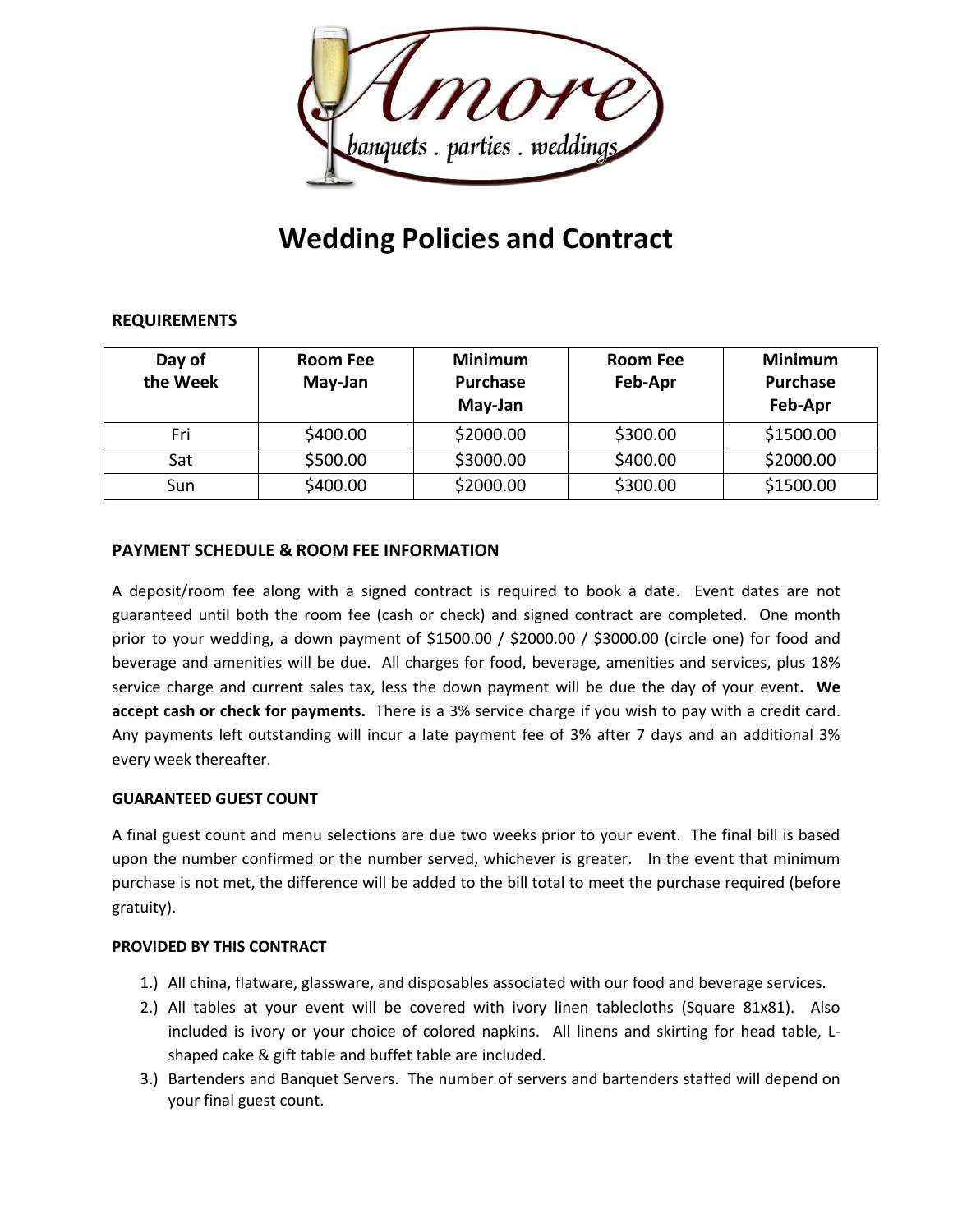#### **FOOD AND BEVERAGE**

- 1.) All food and beverage must be purchased from Amore; no food, beer, wine, liquor or other beverages may be brought in from outside. The only exception to this is your wedding cake or cupcakes that come from a licensed vendor.
- 2.) Amore charges **\$1.00 per person for cake cutting service**. This fee includes cutting the cake, serving it on our plates with our forks and the cleanup of these items. We will also wrap any leftover cake for you to take home.
- 3.) Food and beverages purchased at Amore must remain on premise after the banquet is over. Any food left over from a banquet is not allowed to be taken by the guest. Please be accurate with your guest count.
- 4.) A cocktail hour (60 minutes) is provided from the start of your event till dinner service. If you wish to have a cocktail hour longer than 60 minutes there is a charge of \$100 per 30 minutes added to your cocktail hour.
- 5.) Amore's beverage service will stop no later than 12:00 a.m. the night of your reception.

#### **ADDITIONAL OPTIONS & AMMENITIES**

| $\circ$ | Head Table Riser/Stage                                                     | \$20.00/4'x8' riser |
|---------|----------------------------------------------------------------------------|---------------------|
| O       | <b>Cake Cutting/Dessert Service</b>                                        | \$1.00/person       |
| $\circ$ | 72" Satin or Organza Overlay                                               | \$6.00/table        |
| $\circ$ | Satin or Organza Table Runner                                              | \$4.00/table        |
| $\circ$ | Ivory Chair Cover with or without Sash                                     | \$4.00-\$6.00/chair |
| $\circ$ | Special Order Color Napkin                                                 | \$0.50/guest        |
| $\circ$ | 18"x18" Center Table Squares                                               | \$1.00 each         |
| $\circ$ | Audio Package with Wireless Microphone and Podium                          | \$25.00             |
| O       | Video Package with LCD Projector, 100" screen and two 42" monitors \$25.00 |                     |
| $\circ$ | Audio & Video Combo                                                        | \$45.00             |
| $\circ$ | Movable 65" TV Monitor on Cart (2 available)                               | \$15.00 each        |
| $\circ$ | Decorating/Take Down Service                                               | \$50/hour/person    |
| $\circ$ | Market Lights                                                              | \$150.00            |
| $\circ$ | <b>Wedding Ceremony Charge</b>                                             | \$750.00            |
| $\circ$ | <b>Extended Cocktail Hour Charge</b>                                       | \$100.00/30 minutes |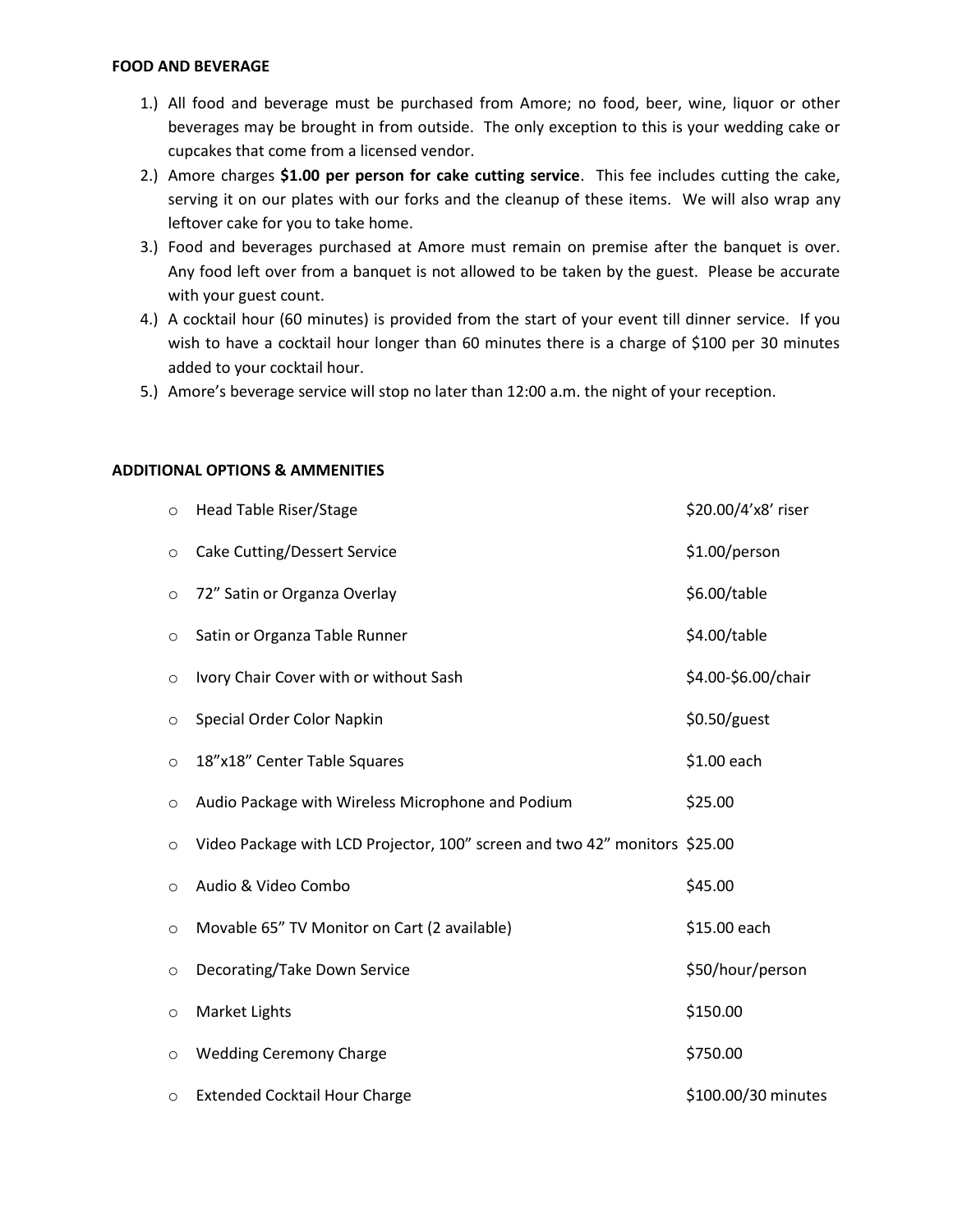## **DECORATIONS**

As long as there is not another function the evening prior to yours, you may decorate at that time. Please call in advance to schedule a time to decorate for your wedding. You *may not use glitter or confetti* of any kind. *If glitter or confetti are used there will be an automatic cleaning charge of \$100.00 added to your final bill***.** Candles may be used as long as they are enclosed in a protective container. Tape and tacks are not allowed. We recommend using poster putty to attach your decorations. After your wedding ends, all personal items, decorations and centerpieces *must be removed from the building* or packed into boxes, placed in the designated area and picked up the following day. Amore is not responsible for any lost, stolen or damaged property. Cards and/or gifts must be taken with you the night of your event.

## **MISCELLANEOUS**

- 1.) Please contact Amore prior to ordering your invitations to confirm final cocktail hour, dinner and reception times.
- 2.) Amore reserves the right to refuse alcohol service to anyone who is under 21, cannot produce a valid ID or appears to be intoxicated.
- 3.) A valid credit card number will be taken and put on file in case of damages caused by yourself or your guests to linens, rental items or Amore property. This card will also be used to cover any unpaid balances that are past their due date(s). Unpaid balances that are charged to the credit card on file will also incur a 3% service fee. In the event that any check payments do not clear, an additional fee of \$50 plus the 3% will be added and charged to this credit card. By signing this contract, you authorize Amore Banquet Hall to charge your credit card without consent. You will receive a copy of the credit card transaction via email.
- 4.) If any damages occur to linens (wax, burns, permanent stains) there will be a damage charge of \$25.00/table linen, \$2.00/napkins and \$60/table skirt.
- 5.) All menu and amenity prices are subject to change up to 10% without notice.

## **CANCELLATION POLICY**

The deposit/room fee is non-refundable. The down payment due one month prior to the event will not be refunded or applied unless an alternative date for the event is booked.